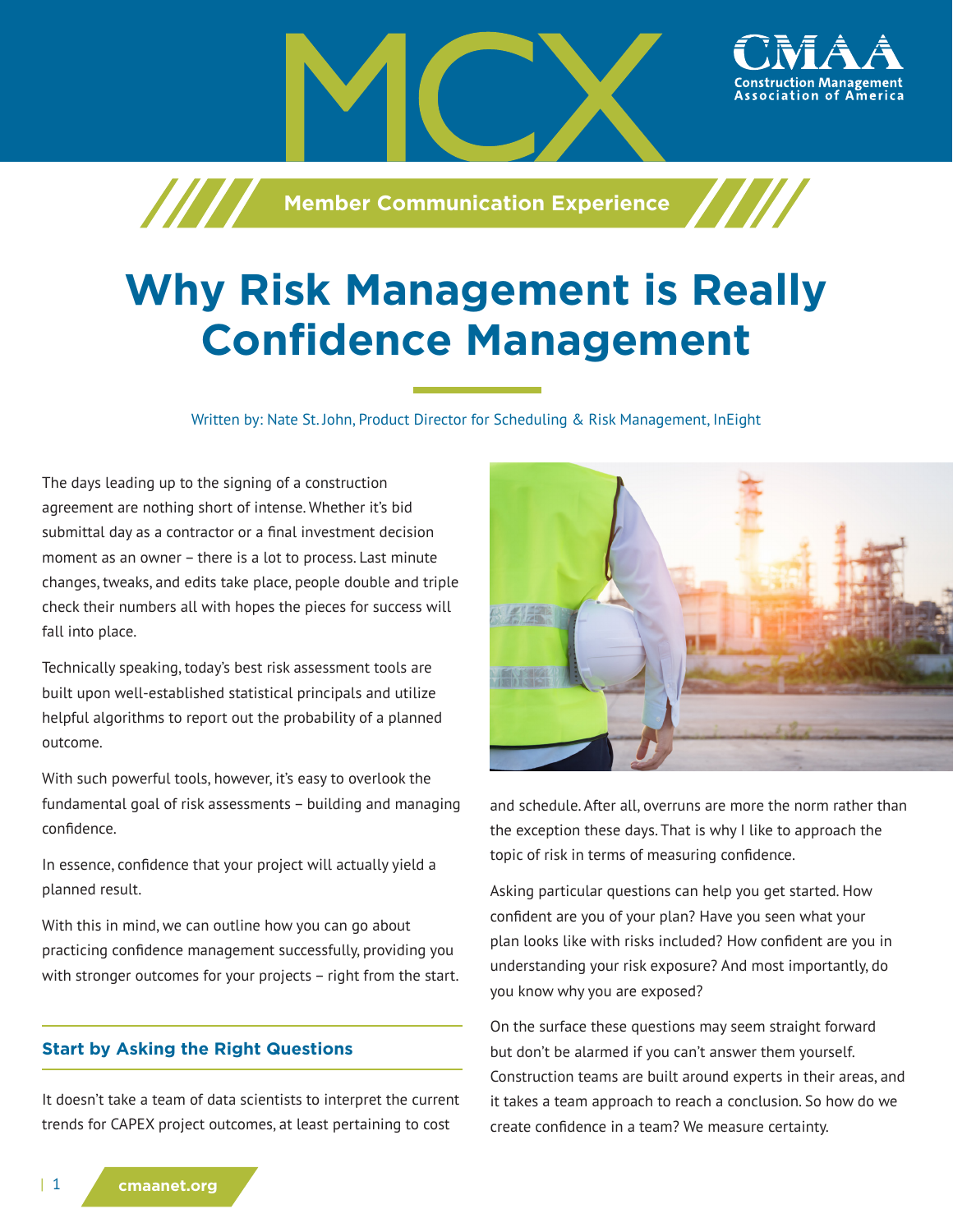## **Practice Risk-Adjusted Forecasting**

It's a safe assumption that everyone in the construction industry has an understanding of what a forecast is; using some performance factor applied to your plan over time will yield a forecasted outcome. Risk is no different.

If we apply a risk and its associated impact factors to a plan and run serval iterations of the plan, results will yield a range of outcomes with corresponding levels of certainty (0-100% probability).

A team can then target a percentile value – P75 – and receive a quantitative result they can use to compare against the original plan. In other words, if a team wants to be 75% certain of hitting project cost and schedule goals, they would look to cover any contingency needed to reach the P75 target. When the target indicates a larger contingency value than originally accounted for, you have risk exposure.

## **Increase Confidence through Proper Risk Identification**

So, now you know there is exposure – what's next? Luckily, there's no need to push the panic button just yet. In order for a range of outcomes to be generated in the first place there needs to be pushes or pulls to the original plan. These come in the form of either cost or schedule impacts, positive or negative. Remember, not all risks are threats; there are opportunities as well.

A simple report called a tornado chart comes to the rescue. This powerful graphic ranking tool orders the most impactful drivers of the risk exposure from top to bottom and points the team directly to top candidates for mitigation.

## **Practice Measured Risk Mitigation**

How much should teams mitigate? The ability to quickly iterate risk simulations is a must in this case. A risk may not fully need mitigation for it to drop from the top contributors of risk exposure. Turning various intensities of mitigation on and off will result in the most cost-effective method of managing risks.

Furthermore, your team can and should use this cost/benefit approach by running a number of scenarios until they reach their target certainty. At that point, you will not only have a highly certain schedule and cost forecast, but you will have introduced a third dimension to the project plan and the whole point of the forecast's existence – project confidence.

By using the right tools and methods, you can conduct risk assessments that will elevate your project to a higher level of success. Managing your project's confidence through risk assessments will not only lead to more project wins more often, but help you attain a seemingly elusive project confidence level more often.